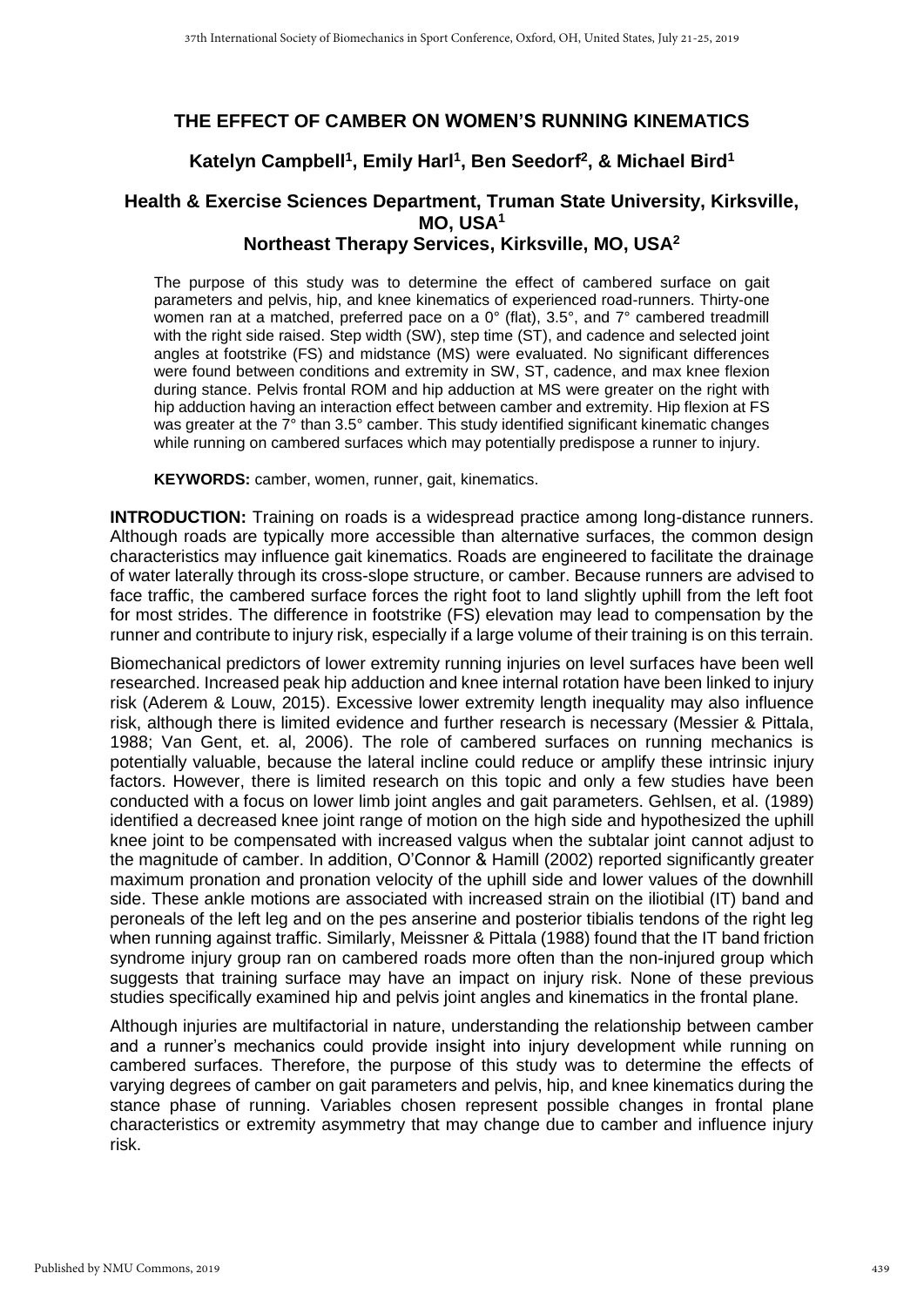**METHODS:** Thirty-one experienced women road runners (22.8 ± 5.4 years, 59.9 ± 7.7 kg, 166.6  $\pm$  6.3 cm, and 28.0  $\pm$  11.2 miles per week) recruited from local road races participated in this study. They had no history of lower extremity injuries in the past six months and were familiar with running on treadmills. To simulate running against traffic, a wood framework was constructed to raise the right side of the treadmill 3.5° or 7°. The 7° camber is higher than the recommended camber for high-speed roadways (2.3°-3.4°), but runners often train on secondary roads which may have a larger degree of camber. Additionally, these values are in the range of previous cambered running studies (Dixon, et al., 2011: 10°; Gehlsen, 1989: 5° and 10°; O'Connor and Hamill, 2002: 3°; Sussman, et al., 2001: 2.5° and 5°; & Unfried, et al., 2013: 5-7°).

Prior to running, single reflective markers were attached to the lower extremity placed bilaterally at the ASIS, PSIS, thigh, knee, shank, ankle, heel, and toe. The participants ran at a comfortable pace typical of training on the treadmill at 0° (flat), 3.5°, and 7° of camber. They were given a one-minute familiarization period on each condition before data were collected and a one-minute rest period between conditions. A Vicon Nexus 3D motion analysis system with 10 cameras was used to collect and process data. Variables included basic gait kinematics such as step width (SW), step time (ST), and cadence, as well as pelvis, hip, and knee joint angles at FS or midstance (MS). Values for each variable were averages of eight consecutive strides and the contralateral and ipsilateral data was compared across the three conditions. The data were analyzed using a 2x3 repeated-measures ANOVA with SPSS software which also provided partial-eta squared effect sizes. If a significant main effect for condition was found (alpha =0.05), the post-hoc analysis used a Bonferroni correction.

**RESULTS:** The cambered surface had no significant effect on gait parameters (see Table 1). However, some differences were found for lower extremity angles (see Table 2 and Figure 1).

| Variable               |                 | Right           |                                                         | Left            |                 |                 |  |
|------------------------|-----------------|-----------------|---------------------------------------------------------|-----------------|-----------------|-----------------|--|
|                        | Flat            | Low             | High                                                    | Flat            | Low             | High            |  |
| Step Width (m)         |                 |                 | $0.07\pm0.03$ $0.07\pm0.03$ $0.07\pm0.03$ $0.07\pm0.03$ |                 | $0.07 \pm 0.03$ | $0.07 \pm 0.03$ |  |
| Step Time (s)          | $0.38 \pm 0.03$ | $0.37{\pm}0.02$ | $0.37 \pm 0.03$                                         | $0.36 \pm 0.02$ | $0.37 \pm 0.02$ | $0.37 \pm 0.02$ |  |
| Cadence<br>(steps/min) | $166+13.5$      | $170+15.0$      | $171 \pm 15.7$                                          | 166±12.1        | $165 \pm 10.8$  | $166 + 15.0$    |  |
|                        |                 |                 |                                                         |                 |                 |                 |  |

**Table 1: Means (±SD) of basic gait kinematics by extremity and condition.**

**Table 2: Means (±SD) of the pelvis, hip, and knee angles (°) by plane, event, extremity, and condition. ROM was FS-MS; <sup>a</sup> significant difference between extremities; <sup>b</sup> high condition different than low condition; <sup>c</sup> significant difference between conditions.**

| Joint         | Plane                 | Event      | Right         |                             |      | Left      |                                                                                     |             |
|---------------|-----------------------|------------|---------------|-----------------------------|------|-----------|-------------------------------------------------------------------------------------|-------------|
|               |                       |            | Flat          | Low                         | High | Flat      | Low                                                                                 | High        |
| <b>Pelvis</b> | <sup>a</sup> Frontal  | <b>ROM</b> | $2.8 \pm 1.9$ | $2.9 \pm 1.7$ $3.1 \pm 2.1$ |      | $1.6+2.4$ | $2.2 \pm 1.4$                                                                       | $2.2 + 1.3$ |
| Hip           | <sup>b</sup> Sagittal | FS -       |               |                             |      |           | $34.8\pm6.6$ $35.1\pm6.3$ $36.1\pm6.4$ $34.9\pm6.2$ $34.3\pm7.0$ $34.9\pm6.7$       |             |
| Knee          | <sup>c</sup> Sagittal | FS.        |               |                             |      |           | $18.9\pm 6.5$ $18.1\pm 7.6$ $18.8\pm 6.6$ $16.5\pm 5.9$ $15.4\pm 6.0$ $15.2\pm 5.5$ |             |
|               |                       | Max        |               |                             |      |           | 43.1±5.7 43.2±5.7 42.9±6.0 42.0±5.1 42.1±4.9 41.8±5.0                               |             |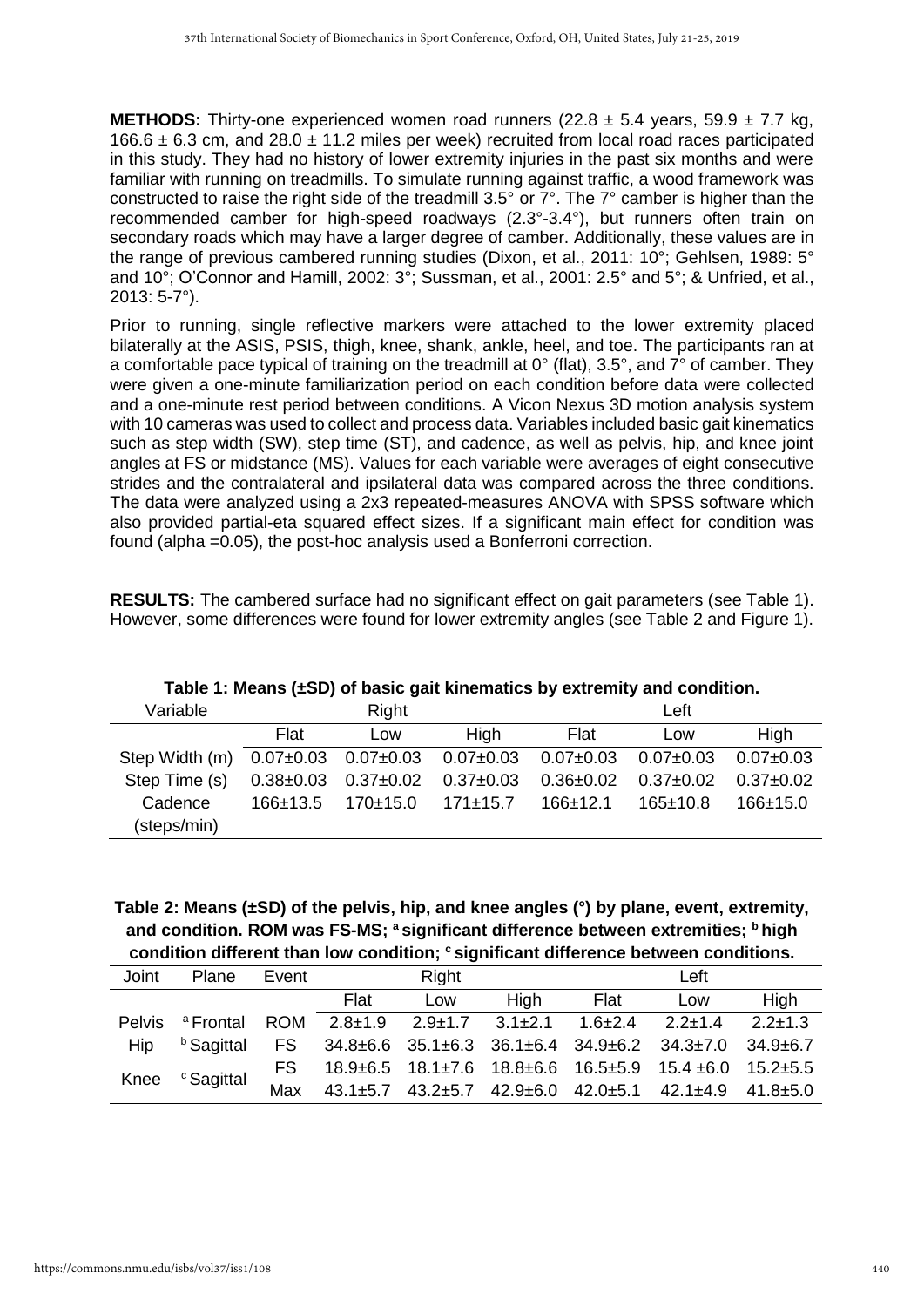

**Figure 1: Hip adduction at midstance. Significant differences between extremities and a significant interaction between extremity and condition.**

**DISCUSSION:** The goal of this study was to evaluate the effect of camber on chosen kinematic variables. No significant differences in SW, ST, or cadence between conditions and extremity were found. The consistent SW across all conditions and sides may suggest that camber has little influence on subject's balance (base of support being unchanged), yet how COM may have changed with camber was not measured. Step time and cadence not changing across conditions may indicate that subjects chose other changes in gait at consistent speed to accommodate the different conditions. Camber did not impact basic gait characteristics of the left and right extremities for these participants. Perhaps symmetry mattered for basic gait variables, but the pelvis, hip, and knee adjusted.

While running is primarily a sagittal plane activity, some frontal plane motions were considered because camber changes are in that plane. There were several adjustments at the pelvis and hip in the frontal plane. The right pelvis frontal ROM was significantly greater than the left across all conditions (p=0.030, ES=0.08). Because there was no interaction effect and the ROM was still larger when the subjects ran on a flat surface, this difference could be attributed to leg dominance or pre-existing movement pattern rather than an effect of the camber. Additionally, the hip adduction angle at MS of the right extremity was significantly greater than the left (p=0.003, ES=0.14). As the degree of camber increased, the right and left hip adduction angles diverged as shown by the significant interaction effect ( $p=0.001$ ,  $ES=0.3$ ). While the effect sizes were small, the influence of these changes over many miles and days may lead to a greater risk of injury given the known association between increased peak hip adduction angle and injury on flat surfaces (Aderem & Louw, 2015).

The pattern of changes in hip adduction and pelvic frontal angles coupled with a consistent SW may have potential clinical implications for knee, hip, and low back. The average SW was 13 cm which relates to roughly an 8 mm and 16 mm difference of landing height between the limbs at 3.5° and 7°, respectively. Perhaps runners adapt to this difference in a variety of ways through the pelvis, hip, knee, and foot. These adaptations may affect the level of stress and strain on these joints. Changes in foot mechanics were not specifically assessed in this study, but compensatory pronation on the high side has been identified (O'Connor & Hamill, 2002). Knee flexion angle at foot strike has been shown to increase with camber (Gehlsen, 1989)